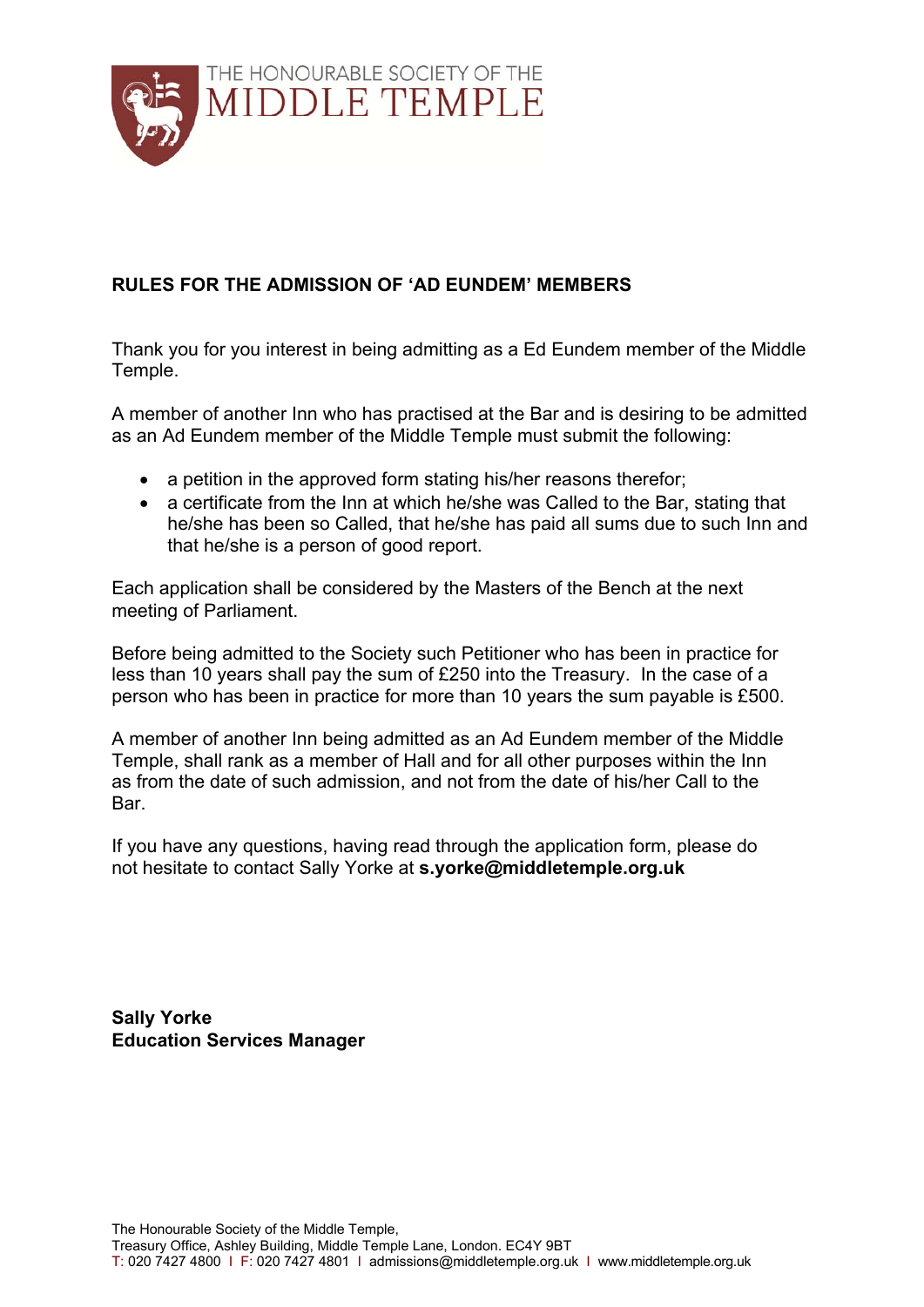

## **PETITION BY A BARRISTER TO BE ADMITTED AS AN AD EUNDEM MEMBER OF THE MIDDLE TEMPLE**

## PLEASE PRINT IN BLOCK CAPTALS

| The petition of |  |
|-----------------|--|
| Date of Birth   |  |
| οf<br>(address) |  |

Sheweth:-

1. That I was Called to the Bar on the **constant of the Honourable Society** 

of **of and that I am desirous of being admitted as an** 

Ad Eundem Member of the Middle Temple.

- 2. That since my Call to the Bar I have not acted in any of the capacities prohibited by the Declaration made by me before my Call to the Bar and I have not contravened any of the regulations therein set forth, and if I am admitted as an Ad Eundem Member of the Honourable Society of the Middle Temple, I will not do any of the acts or hold offices prohibited by the said Declaration, and will in all respects comply therewith.
- 3. That if admitted I will obey all the Rules of the Honourable Society of the Middle Temple.

That I am desirous of being admitted as an Ad Eundem Member of the Honourable Society for the following reasons:-

That I have annexed hereto a certificate from the Honourable Society of showing that I was Called to the Bar by the said Society

and that I have paid all sums due to such Inn and I am a person of good standing.

Date : \_\_\_\_\_\_\_\_\_\_\_\_\_\_\_\_ Signed : \_\_\_\_\_\_\_\_\_\_\_\_\_\_\_\_\_\_\_\_\_\_\_\_\_\_\_\_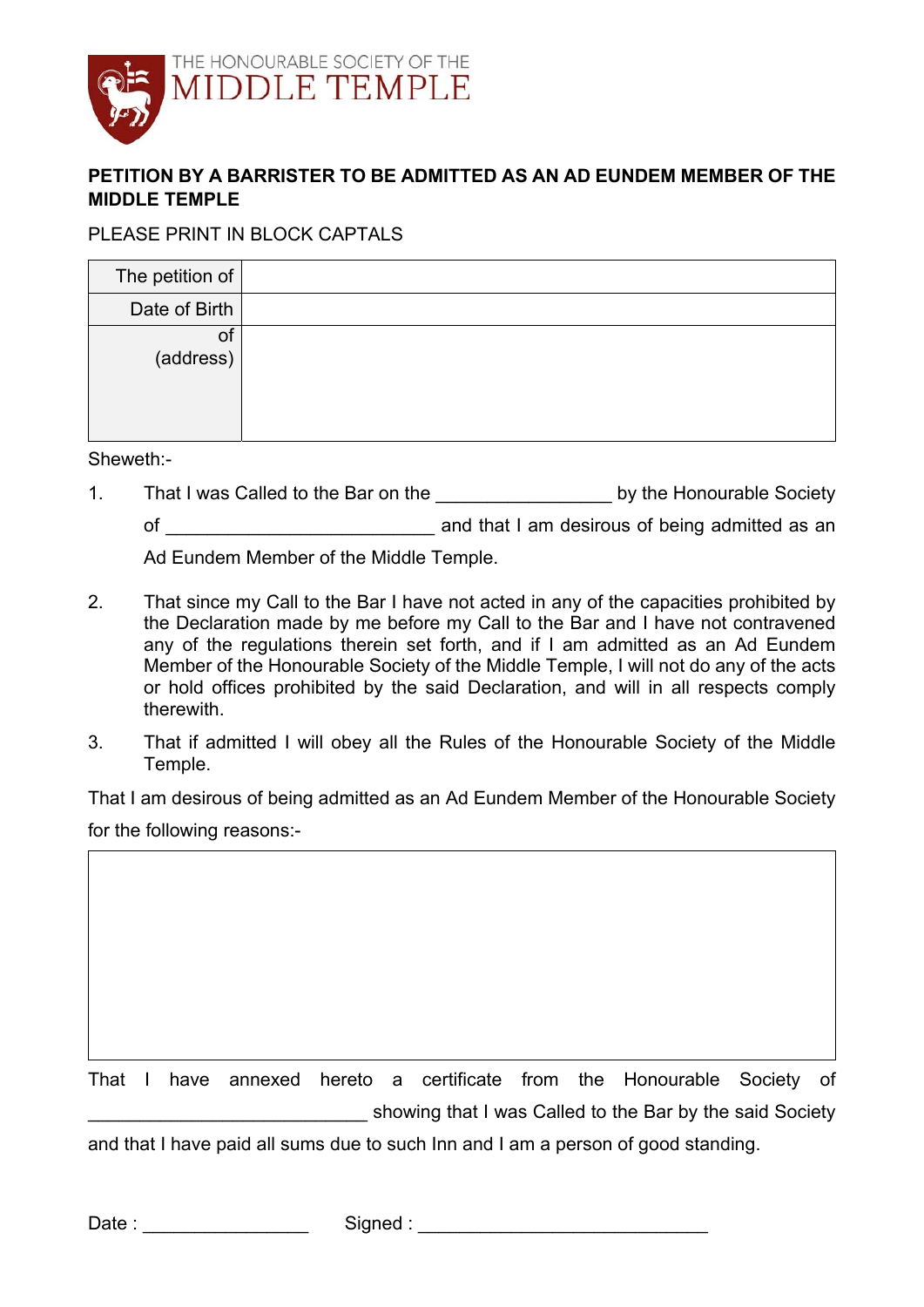

## PLEASE PRINT IN BLOCK CAPITAL LETTERS

| <b>SECTION 1</b>              |                                                                                                                                                                                                                                |  |
|-------------------------------|--------------------------------------------------------------------------------------------------------------------------------------------------------------------------------------------------------------------------------|--|
|                               |                                                                                                                                                                                                                                |  |
| Surname:                      |                                                                                                                                                                                                                                |  |
|                               |                                                                                                                                                                                                                                |  |
|                               |                                                                                                                                                                                                                                |  |
|                               |                                                                                                                                                                                                                                |  |
| <b>SECTION 2</b>              |                                                                                                                                                                                                                                |  |
|                               | Address: Address: Address: Address: Address: Address: Address: Address: Address: Address: Address: Address: Address: Address: Address: Address: Address: Address: Address: Address: Address: Address: Address: Address: Addres |  |
|                               |                                                                                                                                                                                                                                |  |
|                               |                                                                                                                                                                                                                                |  |
|                               |                                                                                                                                                                                                                                |  |
|                               |                                                                                                                                                                                                                                |  |
|                               |                                                                                                                                                                                                                                |  |
|                               |                                                                                                                                                                                                                                |  |
|                               |                                                                                                                                                                                                                                |  |
|                               |                                                                                                                                                                                                                                |  |
|                               |                                                                                                                                                                                                                                |  |
|                               |                                                                                                                                                                                                                                |  |
| <b>Bar Council Membership</b> |                                                                                                                                                                                                                                |  |
| Number:                       |                                                                                                                                                                                                                                |  |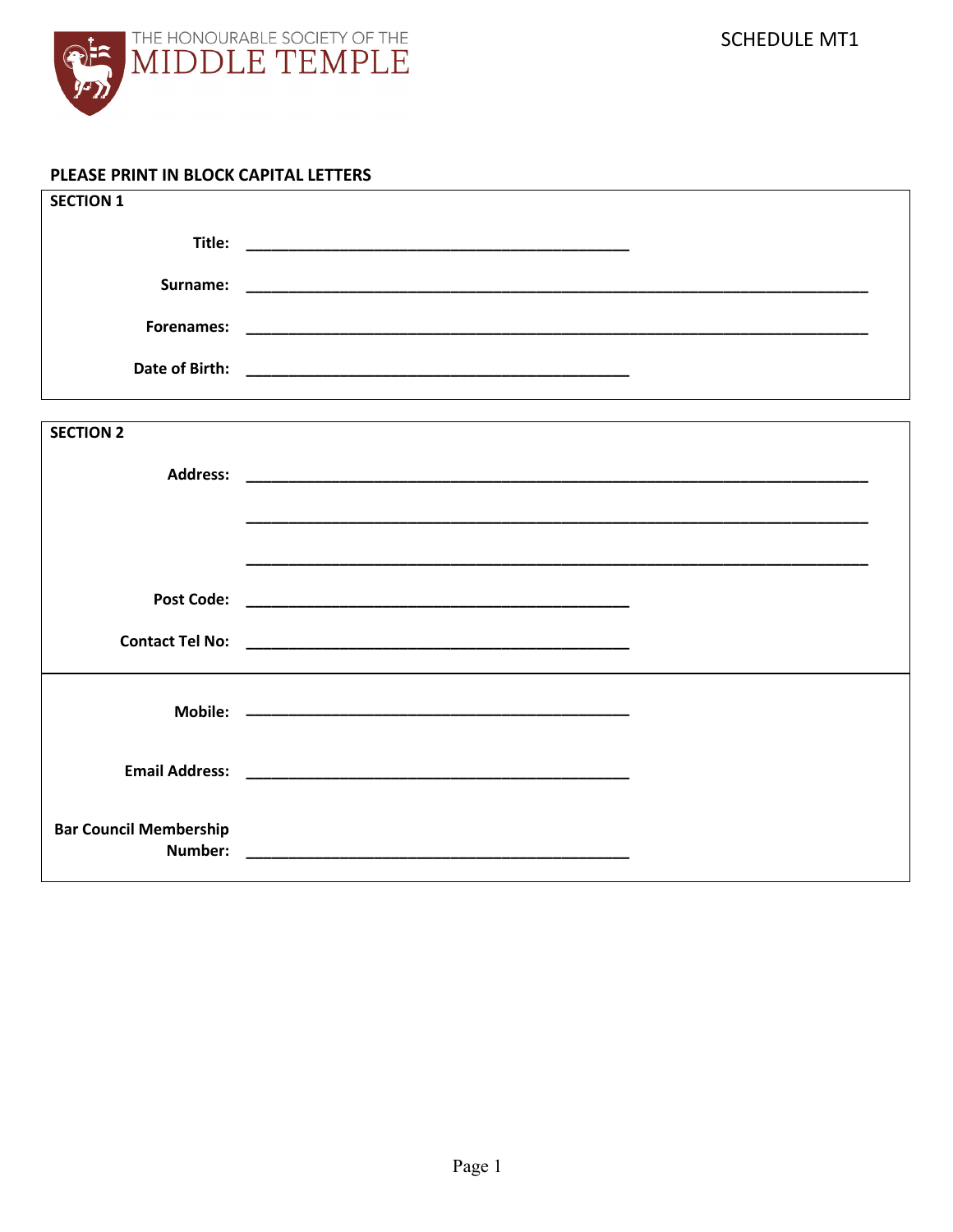

### **SECTION 3 UK AND REPUBLIC OF IRELAND QUALIFICATIONS**

#### **Undergraduate Law Degree Qualification**

If you hold an undergraduate law degree conferred by a University in the UK or Republic of Ireland, complete this section:

| <b>University</b> | <b>Degree</b> | <b>Class</b> | <b>Date Awarded</b> |
|-------------------|---------------|--------------|---------------------|
|                   |               |              |                     |
|                   |               |              |                     |

#### **Other Undergraduate Degree(s)**

If you hold a **non-law** undergraduate degree conferred by a University in the UK or Republic of Ireland, complete this section:

| <b>University</b> | <b>Degree and Subject</b> | <b>Class</b> | <b>Date Awarded</b> |
|-------------------|---------------------------|--------------|---------------------|
|                   |                           |              |                     |
|                   |                           |              |                     |
|                   |                           |              |                     |

#### **Common Professional Examination (CPE) / Graduate Diploma in Law (GDL)**

If you hold a CPE or GDL, please complete this section:

| <b>University</b> | <b>Degree</b> | <b>Class</b> | <b>Date Awarded</b> |
|-------------------|---------------|--------------|---------------------|
|                   |               |              |                     |

#### **Higher Qualifications**

If you hold, or are studying for a higher or non-standard qualification (e.g. MA, LLM, etc.), please complete this section:

| <b>University</b> | <b>Degree and Subject</b> | <b>Class</b> | <b>Date Awarded</b> |
|-------------------|---------------------------|--------------|---------------------|
|                   |                           |              |                     |
|                   |                           |              |                     |
|                   |                           |              |                     |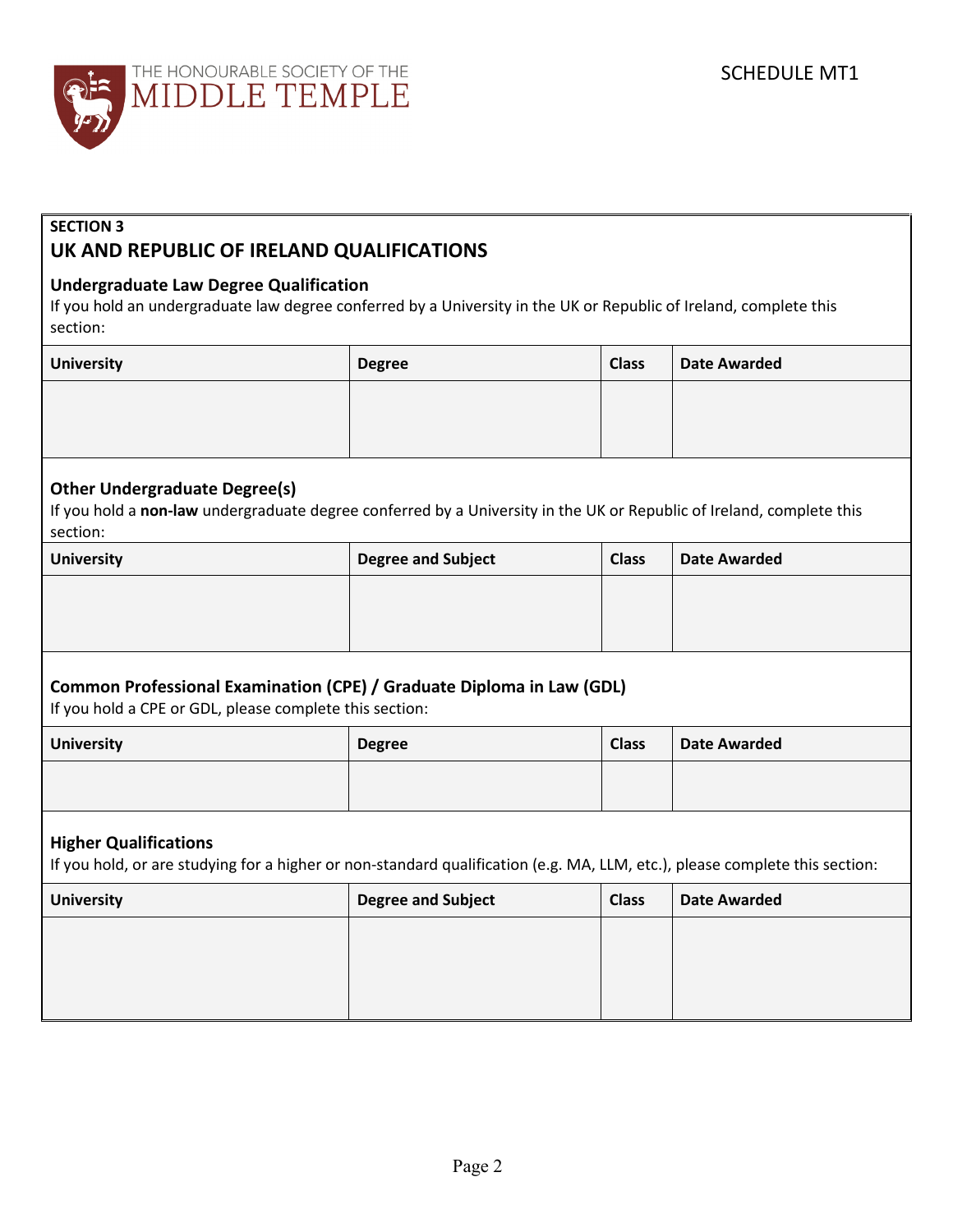

| <b>SECTION 4</b>   |                                               |                           |              |                     |  |  |  |  |  |
|--------------------|-----------------------------------------------|---------------------------|--------------|---------------------|--|--|--|--|--|
|                    | NON UK AND REPUBLIC OF IRELAND QUALIFICATIONS |                           |              |                     |  |  |  |  |  |
| <b>Institution</b> | Country                                       | <b>Degree and Subject</b> | <b>Class</b> | <b>Date Awarded</b> |  |  |  |  |  |
|                    |                                               |                           |              |                     |  |  |  |  |  |
|                    |                                               |                           |              |                     |  |  |  |  |  |
|                    |                                               |                           |              |                     |  |  |  |  |  |
|                    |                                               |                           |              |                     |  |  |  |  |  |

| <b>SECTION 5</b>                                                                                             |  |  |  |  |  |  |  |
|--------------------------------------------------------------------------------------------------------------|--|--|--|--|--|--|--|
| MEMBERSHIPS OF PROFESSIONAL BODIES AND PASSES IN PROFESSIONAL EXAMINATIONS                                   |  |  |  |  |  |  |  |
| Type of Qualification / Professional Body<br><b>Grade</b> (if applicable)<br>Subject (if applicable)<br>Year |  |  |  |  |  |  |  |
|                                                                                                              |  |  |  |  |  |  |  |
|                                                                                                              |  |  |  |  |  |  |  |
|                                                                                                              |  |  |  |  |  |  |  |
|                                                                                                              |  |  |  |  |  |  |  |

Date **\_\_\_\_\_\_\_\_\_\_\_\_\_\_\_\_\_\_\_\_** Signature **\_\_\_\_\_\_\_\_\_\_\_\_\_\_\_\_\_\_\_\_\_\_\_\_\_\_\_\_\_\_\_\_\_\_**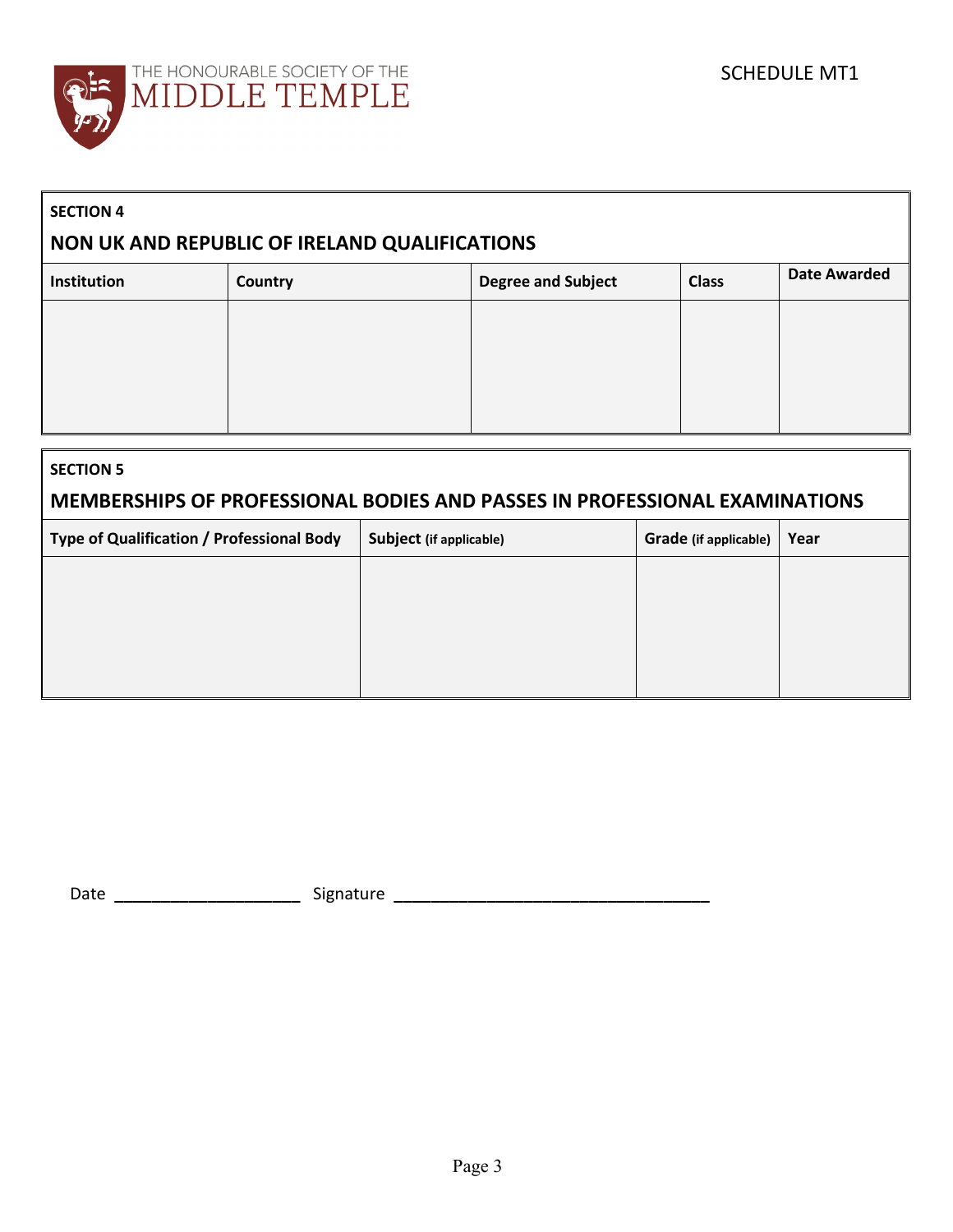

## **Data Protection**

The Honourable Society of the Middle Temple (the Inn) processes and stores personal information in accordance with the Data Protection Act 2018 and the Inn's Data Protection Policy, which can be viewed here. The Inn's Privacy Policy can be viewed here.

By submitting your application for membership of the Inn, you are agreeing to the Inn storing and using your data to administer your membership, including to inform you about educational and membership services and events, to inform you about developments within or pertaining to the profession, for the management of committees you might become involved with, for the processing of financial transactions and maintaining accounts, for the management of enquiries and complaints, and to produce summary information for statistical, regulatory and audit purposes. The information that the Inn holds is mainly provided by yourself, but may also be collected from other sources such as references or information already in the public domain. The information will be held securely and will only be accessed by Inn staff with appropriate permissions. By submitting this form you are agreeing to this data being kept and used for the duration of your membership and that some of that information may be kept permanently by the Inn for historical purposes.

You have a right to change or access your information at any time. **It is your responsibility** to update this information or notify the Inn of any changes to your personal details so that the information that we hold on you is accurate and kept up to date.

If you have any queries or want to see the personal data the Inn holds on you by making a Subject Access Request, please contact the Inn's Data Protection officer at the following email address: [Data.protection@middletemple.org.uk](mailto:Data.protection@middletemple.org.uk) or by writing to Data Protection Officer, The Honourable Society of the Middle Temple, Treasury Office, Ashley Building, Middle Temple Lane, London EC4Y 9BT.

#### *Third Parties*

Your information will not be distributed to third parties unless it is anonymised, you give us explicit consent to do so, we are required to do so under a statutory or legal obligation, or are permitted to do so by the Data Protection Act. There are a small number of reasons where we may need to share some of your information with Third Parties for processes essential to managing your membership. In order to manage admission and scholarship applications, disciplinary proceedings, and Call to the Bar, we will need to share some of your basic information with the General Council of the Bar (also known as the Bar Council) and the other Inns of Court. For example, we will need to share your name and which Inn you have applied to/are a member of should your application for admission be unsuccessful or if you are found guilty of misconduct that results in your expulsion from the Middle Temple. This is to comply with Bar Standards Board regulation (Section B2, Rule rQ11) which states that applicants who are not approved for membership or who are expelled from an Inn of Court are not allowed to apply for re-entry into any Inn of Court for a time period of at least five years following the rejection or expulsion. We will also provide the Bar Council with some equality information, if provided, for statutory purposes.

By submitting this form you are consenting to us processing and, in some instances, sharing your information as detailed in this application form.

#### *Photographs at events*

Please be aware that photography, audio and video recording may take place at our events. These may be used for promotional purposes by the Inn, including in printed publications, on our website, and on our social media accounts. If you do not wish to have your photograph taken at events or to have images of you used, please contact the Data Protection Officer, using the contact details above, so that we can add this information to your member record. You will be given further opportunities to opt out of being photographed each time you book an event and also during events when photographs are being taken. We are unable to guarantee that you will not be included in the background of photographs that are being taken.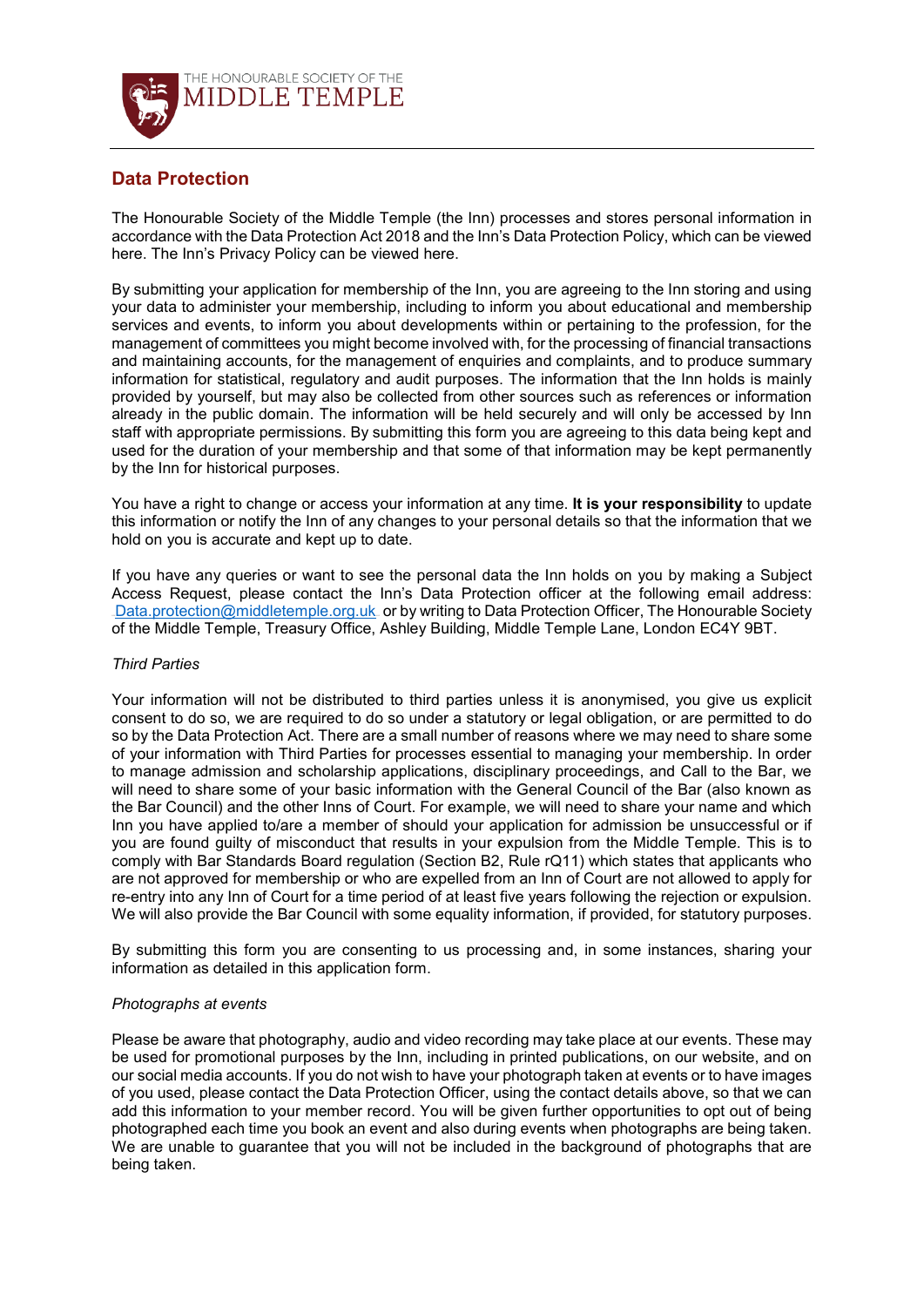

If you want to view the Inn's Data Protection Policy, have any queries or want to see the personal data the Inn holds on you by making a Subject Access Request, please visit the Data Protection page on our website for information .<http://www.middletemple.org.uk/about-us/data-protection>.

☐**Please check box to acknowledge that you have read the above information and understand how the Inn will process and store your personal information.**

**Name:** \_\_\_\_\_\_\_\_\_\_\_\_\_\_\_\_\_\_\_\_\_\_\_\_\_ **Date:** \_\_\_\_\_\_\_\_\_\_\_\_\_\_\_\_

**Signature:** \_\_\_\_\_\_\_\_\_\_\_\_\_\_\_\_\_\_\_\_\_\_\_\_\_\_\_\_\_\_\_\_\_\_\_\_\_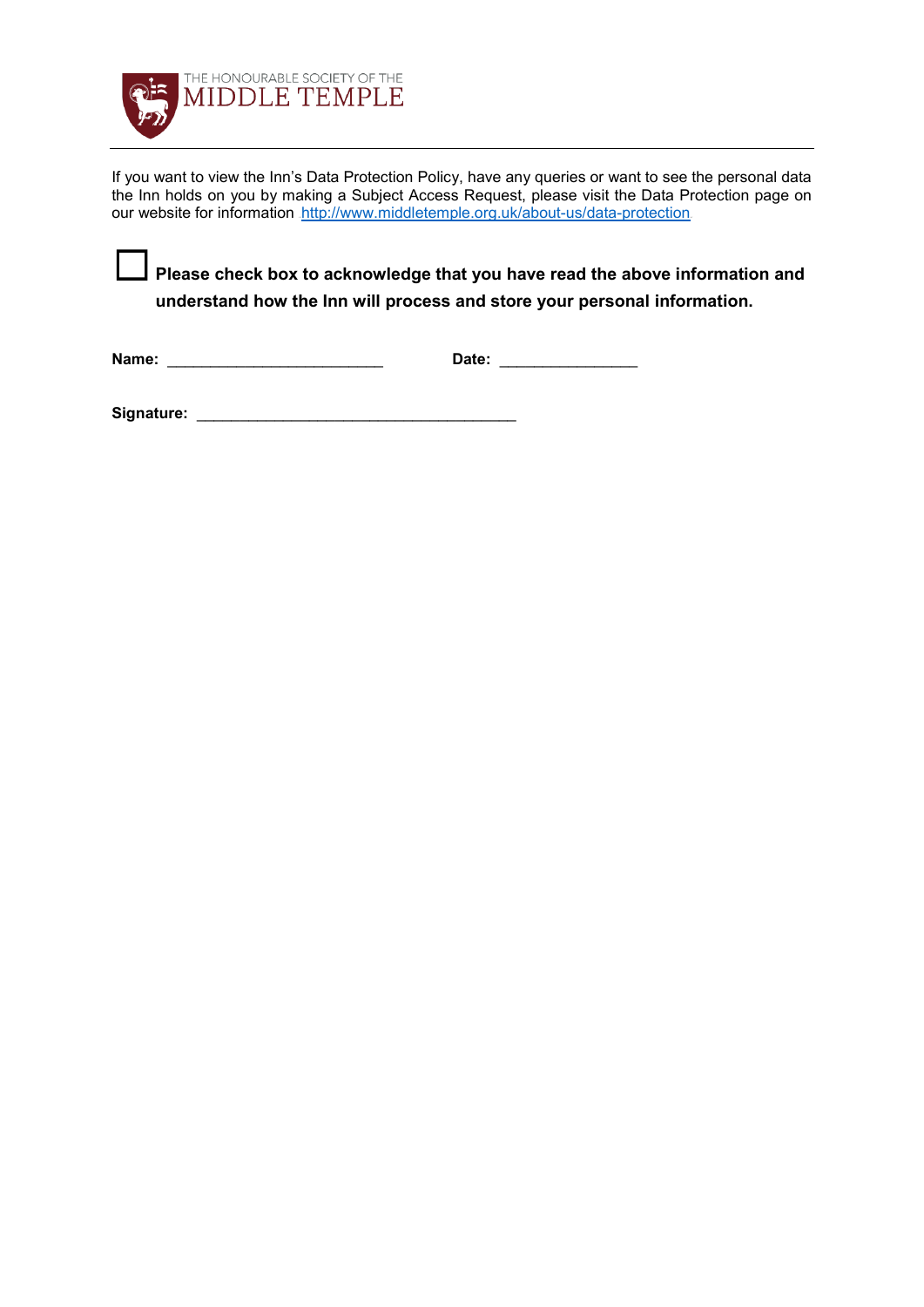

**Name: Date: Date: CONS** 

**Signature:** \_\_\_\_\_\_\_\_\_\_\_\_\_\_\_\_\_\_\_\_\_\_\_\_\_\_\_\_\_\_\_\_\_\_\_\_\_

### **Member Communication Preferences**

The Inn would like to make sure that it holds up to date communication preferences for all of its members in order to comply with the Data Protection Act 1998. **Please indicate below which types of information you would like to receive from the Inn.** This may be by email, post or telephone.

You have the option to opt-out of any communication you sign up for at any time by contacting the Inn or by clicking opt-out links at the bottom of emails you receive. When our new online membership system is introduced later this year you will be able to manage your communication preferences through this.

| Events, news and getting involved with the Inn                                                                                                                                                      | Email  | Post   | Telephone | SMS                                                                                                                                                                                  | Email<br>Post<br><b>Scholarship Fund Appeal and Fundraising</b>                                                                                                                                                            | Telephone<br>SMS |  |
|-----------------------------------------------------------------------------------------------------------------------------------------------------------------------------------------------------|--------|--------|-----------|--------------------------------------------------------------------------------------------------------------------------------------------------------------------------------------|----------------------------------------------------------------------------------------------------------------------------------------------------------------------------------------------------------------------------|------------------|--|
| Information about events held at the Inn (e.g. the garden party, guest<br>lectures, seminars, music nights and CPD training sessions).                                                              | $\Box$ | $\Box$ | □         | □                                                                                                                                                                                    | Communications including information about the Scholarship Fund and<br>$\Box$<br>$\Box$<br>$\Box$                                                                                                                          | ப                |  |
| Information about the Inn's events held on your Circuit(s).                                                                                                                                         | $\Box$ | □      | □         | □                                                                                                                                                                                    | about how to donate to it.                                                                                                                                                                                                 |                  |  |
| News and updates about the Inn and the profession; and occasional<br>requests for member feedback about how the Inn serves its members.<br>Additional news and updates relevant to your Circuit(s). |        | $\Box$ | П         | П                                                                                                                                                                                    | The Middle Temple Scholarship Fund helps to ensure that funds are<br>available to support those who are talented enough to succeed at the Bar<br>are not deterred by the financial cost. All funds raised will be used for |                  |  |
|                                                                                                                                                                                                     | $\Box$ | $\Box$ | □         | $\Box$                                                                                                                                                                               | scholarships as well as contributing to an Endowment Fund.                                                                                                                                                                 |                  |  |
| Information on how to get involved with the Inn, e.g. helping with<br>interviews, providing training, joining committees.                                                                           | $\Box$ | $\Box$ | П         | $\Box$                                                                                                                                                                               | Third party events and offers relevant to the profession                                                                                                                                                                   | Email            |  |
|                                                                                                                                                                                                     |        |        | Email     | 5                                                                                                                                                                                    | Information about Temple Church, including events at the Church.                                                                                                                                                           |                  |  |
| <b>The Middle Templar</b>                                                                                                                                                                           |        |        |           | å                                                                                                                                                                                    |                                                                                                                                                                                                                            | ⊔                |  |
| The Middle Templar magazine, with information about the Inn, its members,<br>events and articles on subjects of interest.                                                                           |        |        | П         | $\Box$                                                                                                                                                                               | Information about other Bar-related events, including events and training at the other Inns<br>of Court, Bar Council and Bar Council International events and Specialist Bar Association<br>events.                        |                  |  |
|                                                                                                                                                                                                     |        |        |           |                                                                                                                                                                                      | Events and offers by other third parties who we deem to be relevant to the profession and<br>of interest, including invitations to art fairs.                                                                              |                  |  |
| <b>Estates communications</b>                                                                                                                                                                       |        |        | Email     | ost<br>൨                                                                                                                                                                             |                                                                                                                                                                                                                            |                  |  |
| Information regarding premises to let. This may include residential, professional<br>and commercial space including cellars, together with car, motorcycle and bicycle                              |        |        |           | $\Box$                                                                                                                                                                               | <b>Middle Temple Young Barristers' Association (MTYBA)</b>                                                                                                                                                                 | Email            |  |
| parking facilities.                                                                                                                                                                                 |        |        |           |                                                                                                                                                                                      | All members who have been Called to the Bar automatically become members of MTYBA<br>until 7 years post-pupillage. If you would like to receive emails about their events and<br>available grants please opt-in here.      |                  |  |
| <b>Weekly Lunch Times</b>                                                                                                                                                                           |        |        | Email     | Please note, by ticking this box your contact details will be passed to MTYBA so that they<br>can contact you directly. If you choose to opt out of MTYBA communications at any time |                                                                                                                                                                                                                            |                  |  |
| The weekly "Lunch Times" with information about menus in Hall.                                                                                                                                      |        |        |           | $\Box$                                                                                                                                                                               | please be aware that there may be a short delay in notifying MTYBA of this.                                                                                                                                                |                  |  |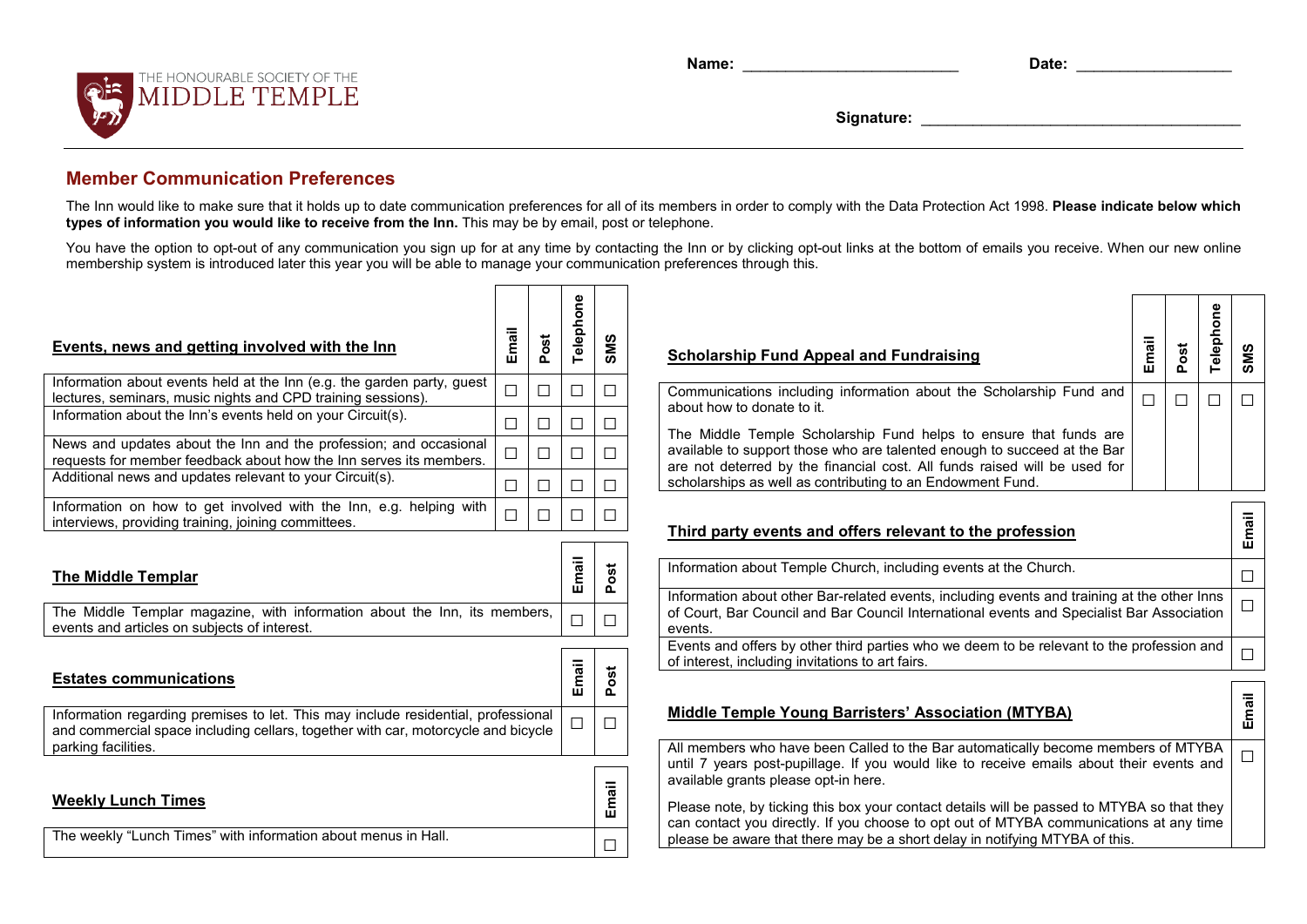

In line with the Inn's Equal Opportunities Policy and Code, the Inn collects the information below so that the effectiveness of the Policy and Code can be assessed. The ethnic origin categories provided are those suggested by the Equality and Human Rights Commission. This information is used for the purpose of monitoring the effectiveness of and compliance with the Policy and the Code and for research. It may be disclosed to the Bar Council and/ or Bar Standards Board for monitoring and research purposes. There is no obligation to provide this information and failure to provide it will not affect any application. However, information about disability may also be used, where appropriate, to assess the need for the provision of reasonable adjustments for the purposes of addressing such disability.

## 1. WHAT IS YOUR ETHNIC GROUP?

| background             | Choose one section from (a) to (e) then tick the appropriate box to indicate your cultural |                    |         |                                   |  |  |
|------------------------|--------------------------------------------------------------------------------------------|--------------------|---------|-----------------------------------|--|--|
| a) White:              | <b>British</b>                                                                             |                    | Irish   |                                   |  |  |
|                        | Any other White background (write details below)                                           |                    |         |                                   |  |  |
| b) Mixed:              | White and Black<br>Caribbean                                                               | () White and Asian |         |                                   |  |  |
|                        | Any other mixed background (write details below)<br>(                                      |                    |         |                                   |  |  |
| c) Asian or            | Indian                                                                                     | Pakistani          |         | Bangladeshi<br>$\rightarrow$<br>( |  |  |
| Asian British:         | ) Any other Asian background (write details below)                                         |                    |         |                                   |  |  |
| d) Black or            | Caribbean                                                                                  |                    | African |                                   |  |  |
| <b>Black British:</b>  | () Any other black background (write details below)                                        |                    |         |                                   |  |  |
| e) Chinese or          | Chinese<br>$\overline{ }$                                                                  |                    |         |                                   |  |  |
| other ethnic<br>group: | Any other background (write details below)                                                 |                    |         |                                   |  |  |
| f) Unwilling to supply |                                                                                            |                    |         |                                   |  |  |

| 2. Please indicate whether you are:                                                                                         | Male       | Female |  |  |  |
|-----------------------------------------------------------------------------------------------------------------------------|------------|--------|--|--|--|
| 3. If you consider yourself disabled, please tick this box                                                                  |            |        |  |  |  |
| 4. What is your nationality?                                                                                                |            |        |  |  |  |
| 5. I consent to the supply of this information to the Bar Council/ Bar<br>Standards Board for the purposes described above. | <b>YES</b> | -NO    |  |  |  |